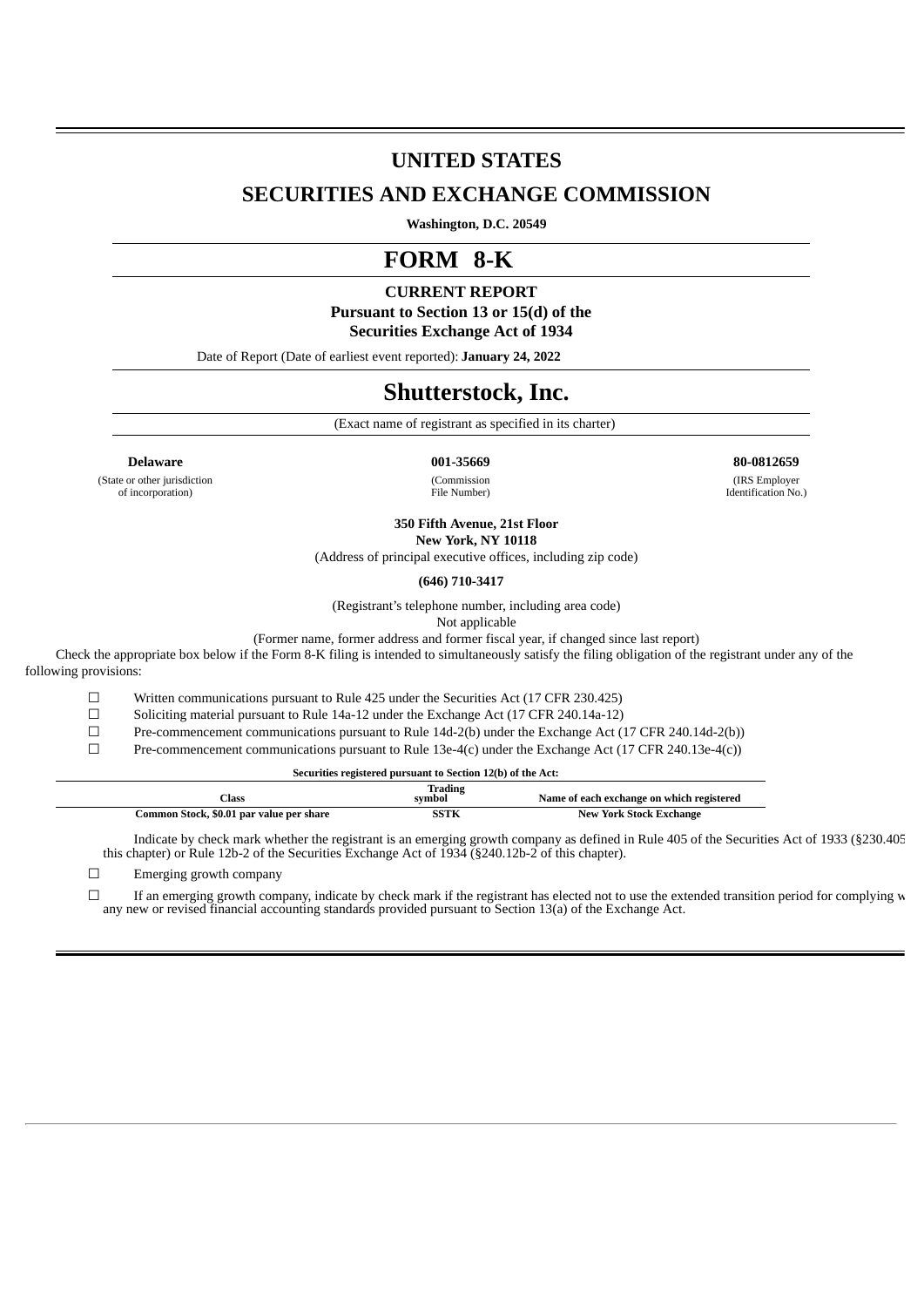## **Item 7.01 Regulation FD Disclosure.**

On January 25, 2022, Shutterstock, Inc. issued a press release announcing an increase in its quarterly cash dividend. A copy of the press release is furnished with this current report on Form 8-K as Exhibit 99.1.

In accordance with General Instruction B.2. of Form 8-K, the information in this Item 7.01, including Exhibit 99.1 attached hereto, shall not be deemed "filed" for purposes of Section 18 of the Exchange Act, or otherwise subject to the liabilities of that section, nor shall it be deemed incorporated by reference into any filing under the Securities Act or the Exchange Act, except as shall be expressly set forth by specific reference in such a filing.

#### **Item 9.01 Financial Statements and Exhibits.**

(d) *Exhibits*.

99.1 Press release dated January 25, 2022

104 Cover Page Interactive Data File - The cover page XBRL tags are embedded within the Inline XBRL document.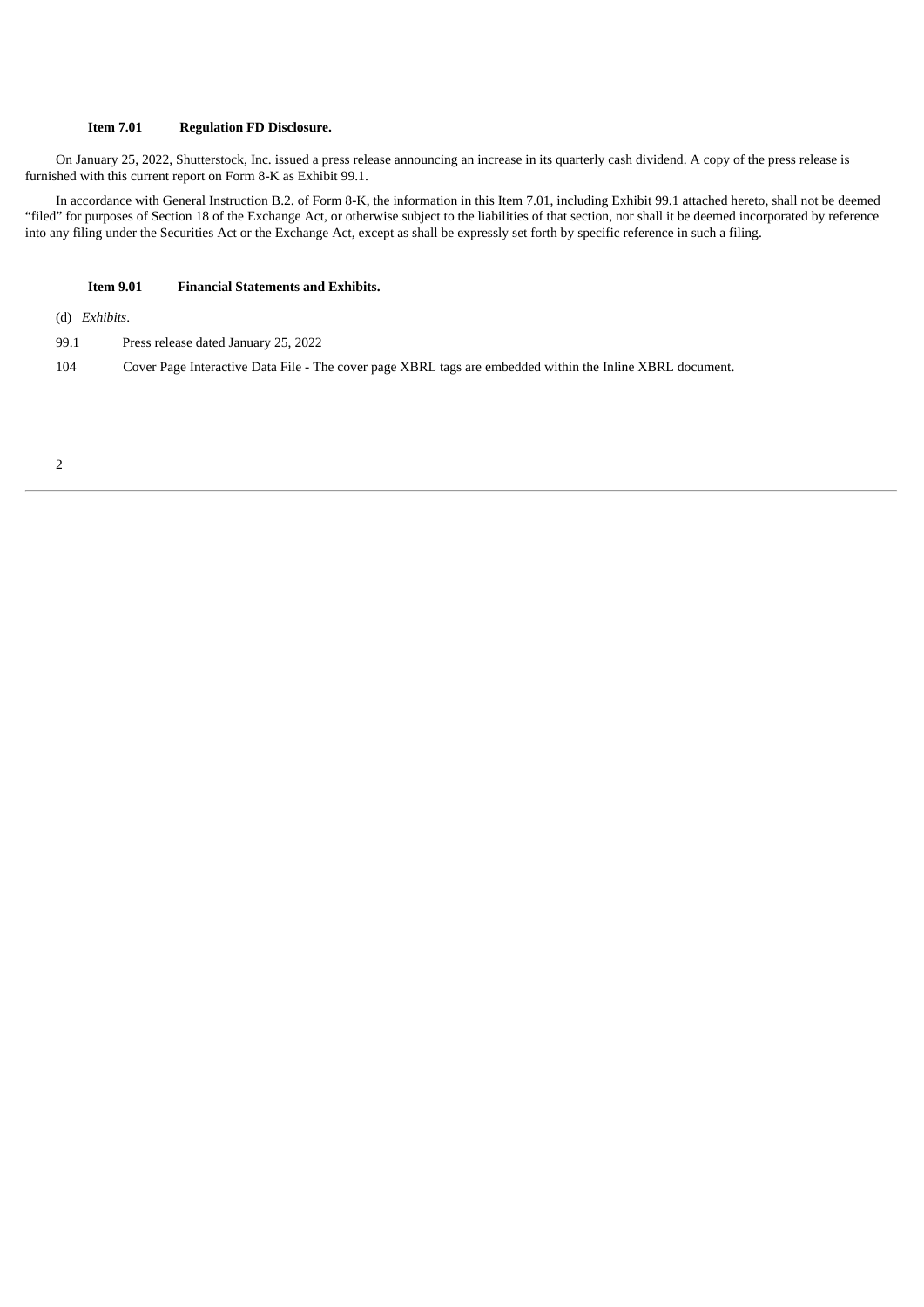## **EXHIBIT INDEX**

| <b>Exhibit No.</b> | <b>Exhibit Description</b>                                                                                |
|--------------------|-----------------------------------------------------------------------------------------------------------|
| 99.1               | Press Release dated January 25, 2022                                                                      |
| 104                | Cover Page Interactive Data File - The cover page XBRL tags are embedded within the Inline XBRL document. |
|                    |                                                                                                           |
|                    |                                                                                                           |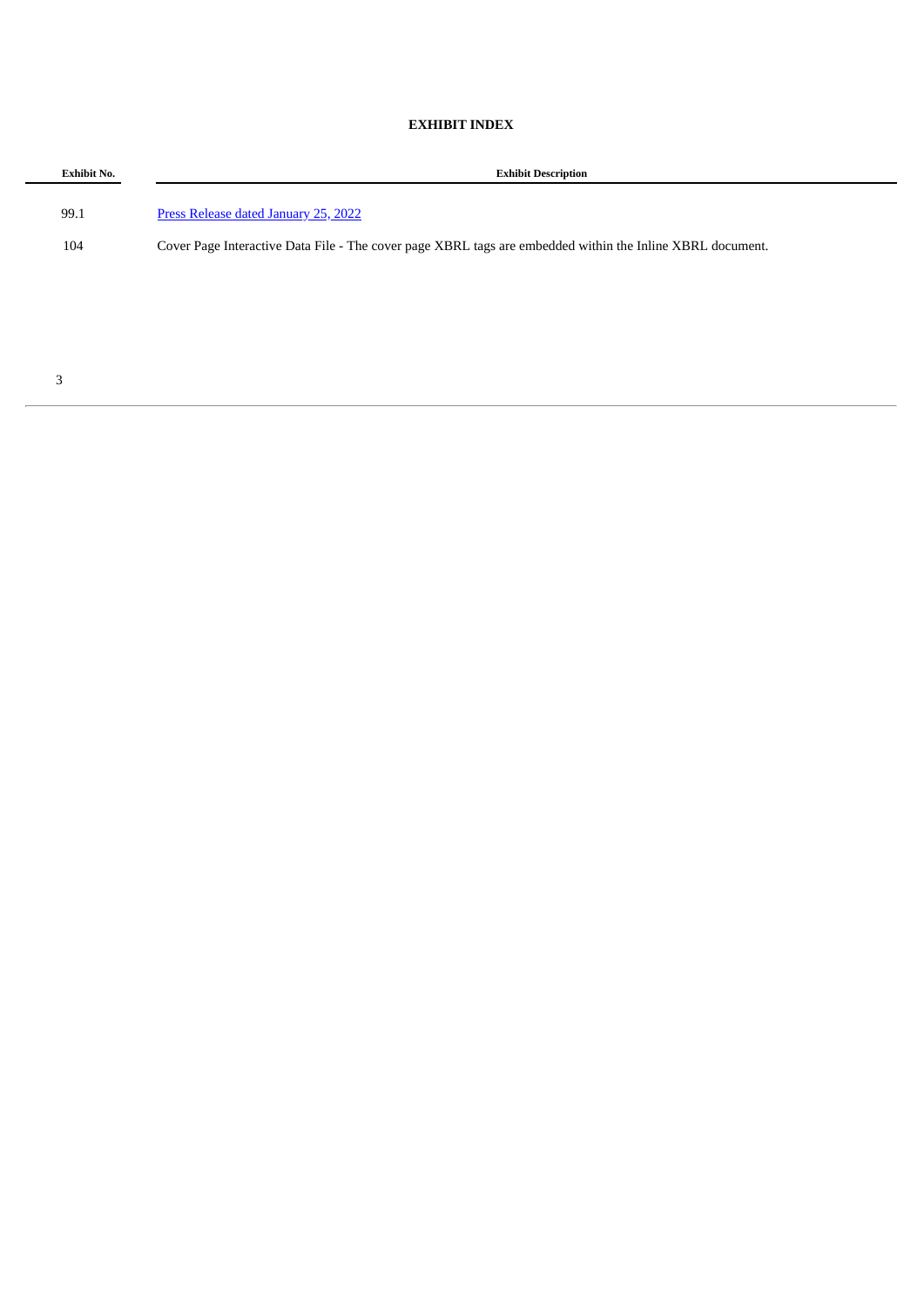### **SIGNATURE**

Pursuant to the requirements of the Securities Exchange Act of 1934, the registrant has duly caused this report to be signed on its behalf by the undersigned hereunto duly authorized.

## **SHUTTERSTOCK, INC.**

Dated: January 25, 2022 **By:** /s/ Jarrod Yahes

Jarrod Yahes Chief Financial Officer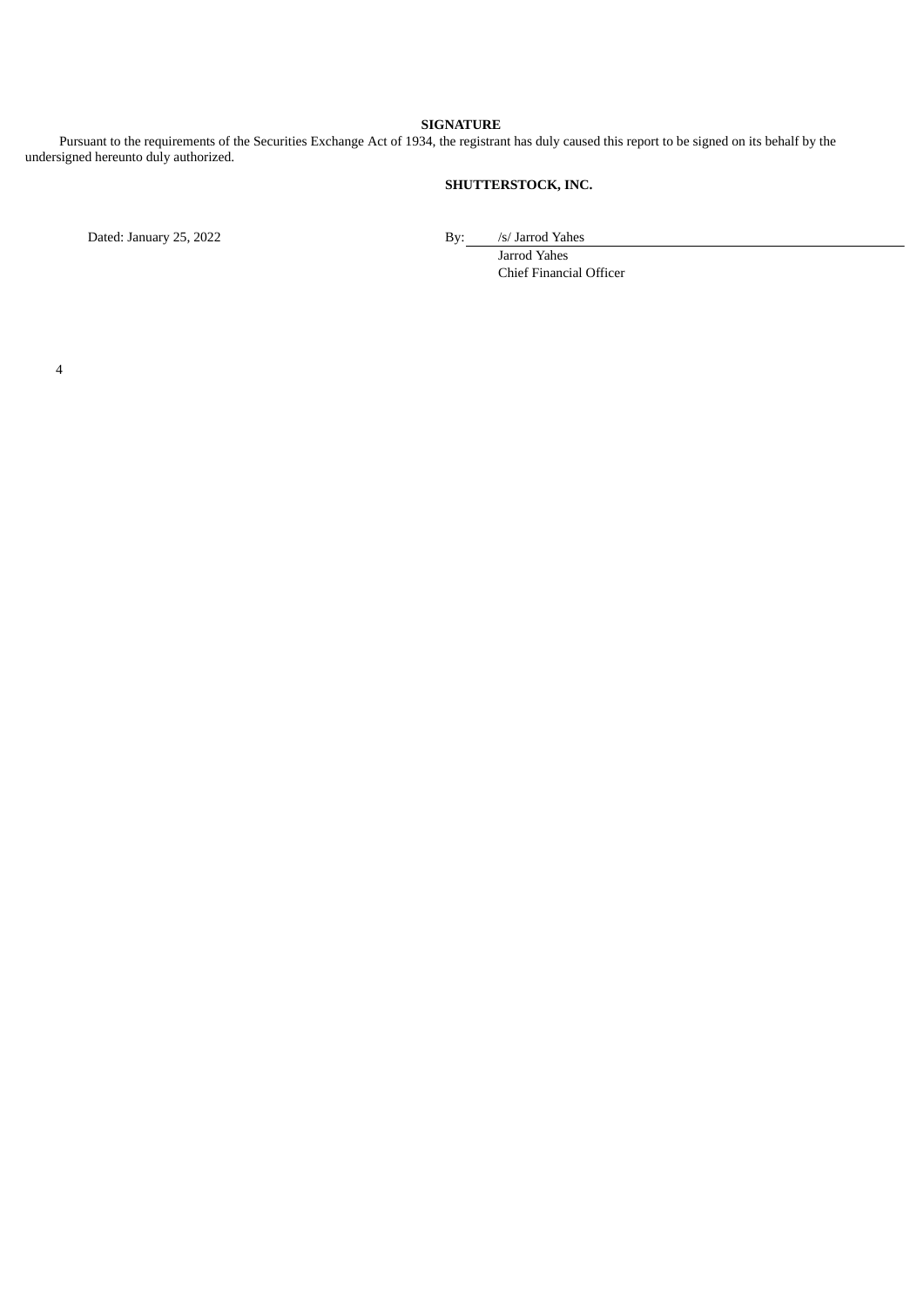**EXHIBIT 99.1**

# <span id="page-4-0"></span>shutterstsck

#### **Shutterstock Increases Quarterly Dividend by 14% to \$0.24 per share**

**New York, NY - January 25, 2022 -** Shutterstock, Inc. (NYSE: SSTK) (the "Company"), a leading global creative platform offering full-service solutions, high-quality content, and applications for brands, businesses and media companies, today announced that its Board of Directors has declared a cash dividend of \$0.24 per share of outstanding common stock on January 24, 2022, payable on March 17, 2022, to stockholders of record at the close of business on March 3, 2022. This represents an increase of approximately 14% over the previous quarterly dividend of \$0.21 per share of outstanding common stock.

Commenting on the announcement, Stan Pavlovsky, the Company's Chief Executive Officer, said, "The Board's decision to increase the quarterly dividend shows the confidence we have in the trajectory of our business, and I am pleased that we are able to continue fulfilling our commitment to return value to stockholders."

#### **ABOUT SHUTTERSTOCK**

Shutterstock, Inc. (NYSE: SSTK) is a leading global creative platform offering full-service solutions, high-quality content, and applications for brands, businesses, and media companies. Directly and through its group subsidiaries, Shutterstock's comprehensive collection includes high-quality licensed photographs, vectors, illustrations, 3D models, videos and music. Working with its growing community of over 1.9 million contributors, Shutterstock adds hundreds of thousands of images each week, and currently has more than 390 million images and more than 23 million video clips available.

Headquartered in New York City, Shutterstock has offices around the world and customers in more than 150 countries. The Company also owns PicMonkey, a leading online graphic design and image editing platform; Offset, a high-end image collection; Shutterstock Studios, an end-to-end custom creative shop; PremiumBeat, a curated royalty-free music library; Shutterstock Editorial, a premier source of editorial images and videos for the world's media; TurboSquid, a leading 3D content marketplace; Amper Music, an AI-driven music platform; and Bigstock, a value-oriented stock media offering.

For more information, please visit www.shutterstock.com and follow Shutterstock on Twitter and on Facebook.